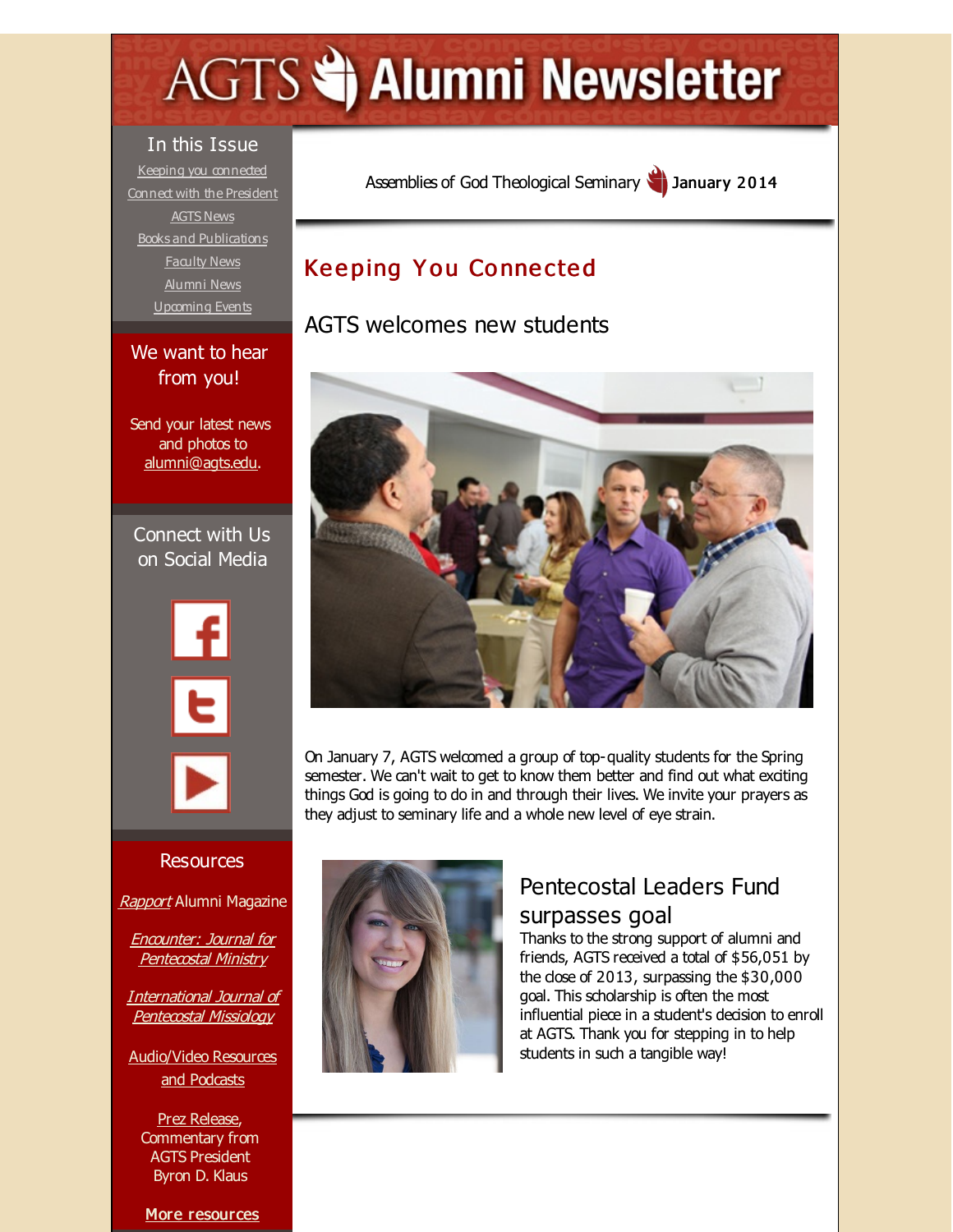#### Contact Us

Dorothea J. Lotter Director of Institutional & Alumni Relations [dlotter@agts.edu](mailto:dlotter@agts.edu) (417) 268-1022

Deborah Fegler Development & Alumni **Coordinator** [dfegler@agts.edu](mailto:dfegler@agts.edu) (417) 268-1012

Jennifer S. Hall Promotions Coordinator [jhall@agts.edu](mailto:jhall@agts.edu) (417) 268-1024

[alumni@agts.edu](mailto:alumni@agts.edu) [www.agts.edu/alumni](http://r20.rs6.net/tn.jsp?f=001ZIF0GmB-orZbqi0wyA6T0tCkoM9qVLJ7hw1tT4VOt85nFGt4EAMwaBqpiAOsL6SCkHCf5J3JP2c74rPbvUB8hdLvc1dmm3IsJDdzNLmb6Zq6AndVnNQryTNnCbjUuECe9HVssDEmvvldh-Fvo1ZP4vEB8l-dMDOTEnPx8HSbI6p9nbeaqbzHjg==&c=&ch=)

#### Invest in Student **Scholarships**

- Donate to the Pentecostal Leadership Fund for AGTS student scholarships:
- \* [Online](http://r20.rs6.net/tn.jsp?f=001ZIF0GmB-orZbqi0wyA6T0tCkoM9qVLJ7hw1tT4VOt85nFGt4EAMwaDJixa1fgvjP7tesf7_5XgKrRVw1Lkm7r3xQmQaP6INg_lSJ9QPeuk2LbPf7tq0bUIiPukJruOWO6RONlF8Zgk-bekHN2osrmvIkiB31RgeE2gtfSFcYnauSoFrNQtBEiAoqO7QRzt0Cb235IV7eMYmvZLkAbaRZYg==&c=&ch=)
- \* 417-268-1012
- \* [development@agts.edu](mailto:development@agts.edu)

# **DONATE**

#### **Connect with AGTS President** Byron D. Klaus

February 6- 14: Inauguration of Mike Beals as president of Vanguard University, Costa Mesa, Calif., and preaching at Valle Vista AG, Hemet, Calif.



February 26-March 2: Ministry at Gateway Church, Southlake, Texas, with AGTS alum and past faculty member, John Spurling ('87)

### **AGTS News**



Watch AGTS professor Charlie Self lead a [discussion](http://r20.rs6.net/tn.jsp?f=001ZIF0GmB-orZbqi0wyA6T0tCkoM9qVLJ7hw1tT4VOt85nFGt4EAMwaBn4Mt8jQTy6D-_iga4egLiq7JETqW1GhkMAN0FTE5RYIQUXiFuKtTKjE5DCL8mVM2oMi3OMEeglR9wjFW0fPerLB5yUcpTY0DtZOvaqjVwEd-DAdAuerP8uzB_VB4Xpk-P1qvZFmtW2sHD7ioAQHn39V7G-u1jmGC3bDnjbEGaOyzsWTc0mDgeTqrGpn7gRKgW4CVJnE0OKHIRkx7l8pjI=&c=&ch=) on faith, work and economics within various faith traditions



Faith and Science [Conference](http://r20.rs6.net/tn.jsp?f=001ZIF0GmB-orZbqi0wyA6T0tCkoM9qVLJ7hw1tT4VOt85nFGt4EAMwaBn4Mt8jQTy6FbkxjiUeUN-vlJBaVvBqSRhg1OPtQiNkip38vQO1h7vZRvvUUIRRjYfsO-vqD2o_3b1sj_OMSXHuHRgp85LgIkSrBjoZPUTGExHFuoXc6zQJPiZgQLaEoXLlzU2W4v22VMEjdGHLJwpOZcQqBaQJqgLBs4QxArTtMeqwLXvUxVSByToCycoAAw==&c=&ch=) to take place June 23-25

Horton Lectureship Series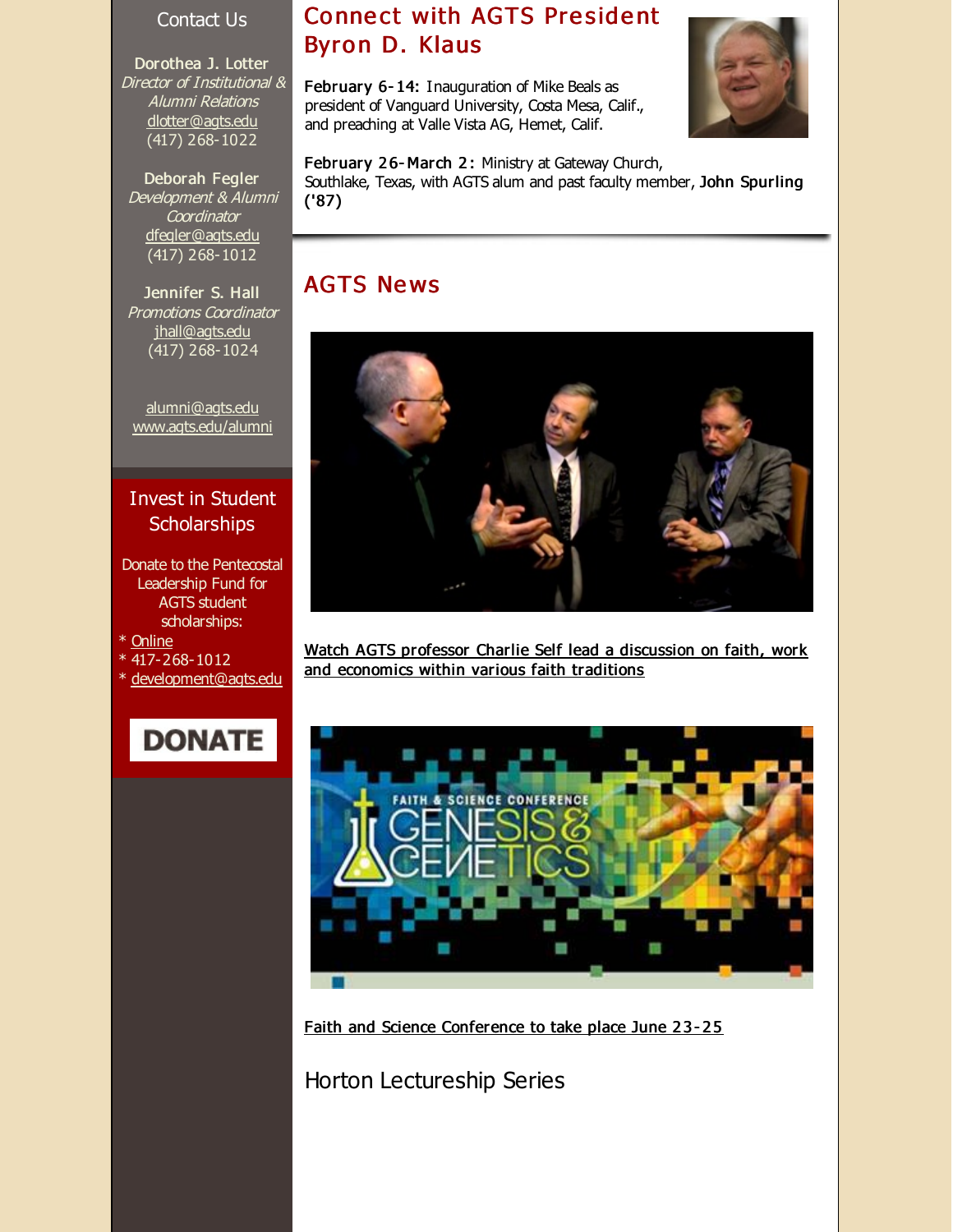

Dr. Del Tarr will present two lectures during the 10 a.m. chapels on Thursday and Friday, February 6 and 7 in the Robert H. Spence Chapel at Evangel University.

A veteran missionary from West Africa, Tarr was a founding faculty member in the missions department at AGTS and served as president of the seminary from 1990 to 1999. During his time as president, he directed a

capital campaign that provided for the construction of the seminary's current facilities at Division and Glenstone in Springfield, Mo.

# Alumni Prayerathon



On February 10-11, AGTS students, faculty and staff will be calling alumni to pray for you. Please note there will be no fundraising involved---our sole purpose in calling is to pray for and encourage you.

# Refer a Student

Do you know someone interested in attending AGTS? Use this web [form](http://r20.rs6.net/tn.jsp?f=001ZIF0GmB-orZbqi0wyA6T0tCkoM9qVLJ7hw1tT4VOt85nFGt4EAMwaPO7M66BJPo7fsGw5th9_OyXZDPsUmNQfSDveX8sj_fjrzFS_l87r3tZESifVr7bPZaYX4s26rAX3n8VIRNttY-eNxkJjsTUfIYxJHKcLM9nGf8xZmAujgC4u5kggtYrEw==&c=&ch=) or connect with Dr. Mario [Guerreiro](http://r20.rs6.net/tn.jsp?f=001ZIF0GmB-orZbqi0wyA6T0tCkoM9qVLJ7hw1tT4VOt85nFGt4EAMwaBn4Mt8jQTy6IW3kt-3REMSZGlEoRQHXqn2uQfiIPVcX0dzSBs5hx9kY7uDvK0mvNKfXMhRDWczGvqPKvNTkBp9LRd2OVDhfTApqsvW0QxRfMoIAGryfPCxRb-KkkJP4sCRbywpEwC7oPbKSjP6lLmE=&c=&ch=), AGTS director of Enrollment Management



at Vanguard University, Costa Mesa, Calif. on February 20.

# Books and Publications

The second edition of Craig Keener's ('85/'87) Bible Background Commentary: New Testament. was published this month by IVP. The first edition sold more than half a million copies. The new edition indudes endorsements from A/G general superintendent George Wood and Bishop Charles Blake of the COGIC. It has been revised based on 20 subsequent years of research.





Johan [Mostert](http://r20.rs6.net/tn.jsp?f=001ZIF0GmB-orZbqi0wyA6T0tCkoM9qVLJ7hw1tT4VOt85nFGt4EAMwaKz6dr0kfO31qX24TMdNEgCppqjuC8NtHBKPwtbh_EmFKNeQp4iUlRPBMnhBHL0Ysw6gBzdpxX_sJLWSSOu1i1rG5HaRC8e61G2pqh92MVmIJGVnBnAq6WMGKUvOwiSXKu9XDB5Hj-xZC9tZVqw9aPA=&c=&ch=) wrote the feature artide, "White Cultural Identity

Development in Post-Apartheid South Africa: A Personal Narrative" in the Canadian Journal of Pentecostal Charismatic Christianity 4, no. 1 (2013).

# Faculty Ne ws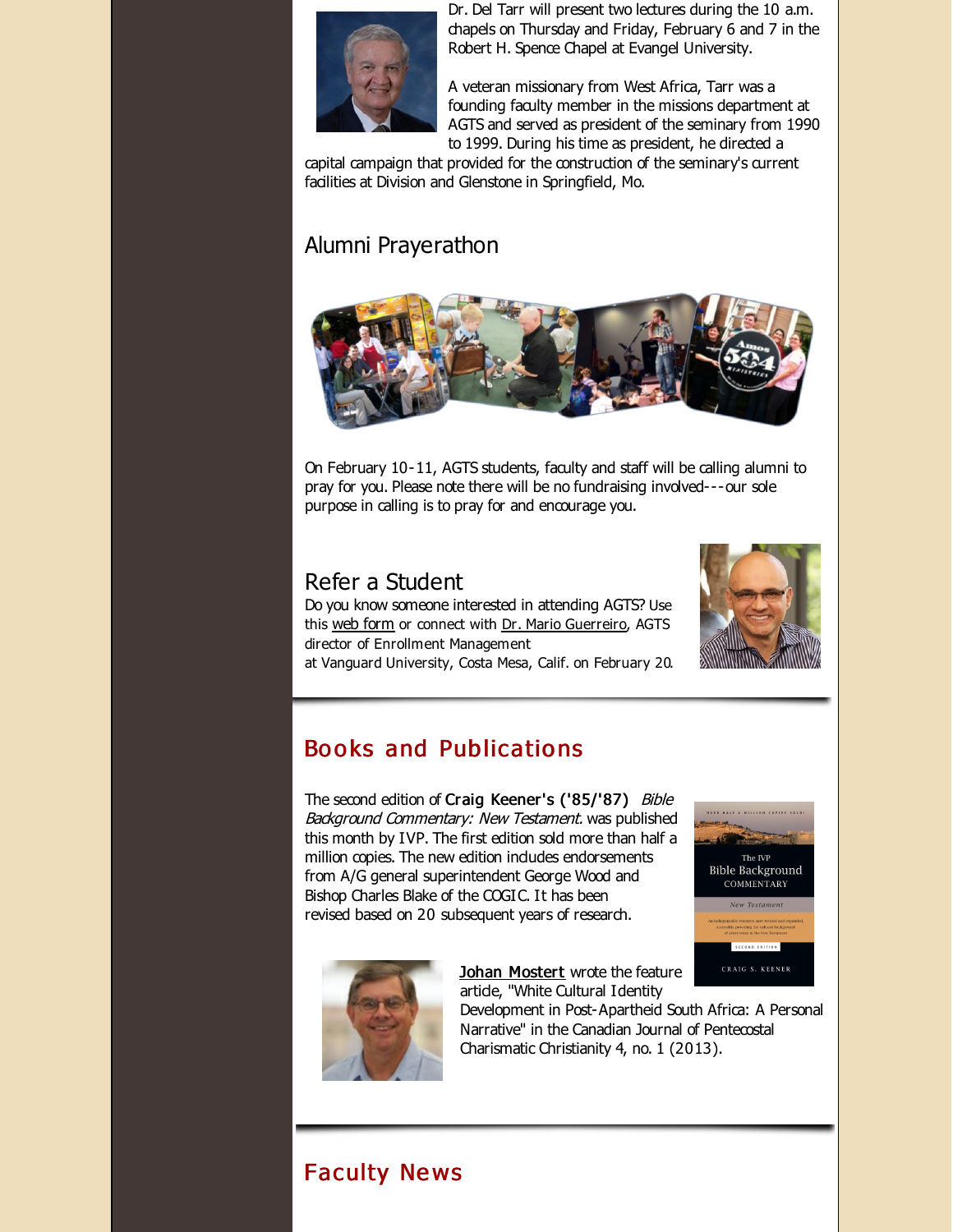#### Beth [Grant](http://r20.rs6.net/tn.jsp?f=001ZIF0GmB-orZbqi0wyA6T0tCkoM9qVLJ7hw1tT4VOt85nFGt4EAMwaBn4Mt8jQTy6O7WIEBe4Ik_VaAEGl7Mndt3SBRv_W1mas8DLvmhmTwBnjQetWTejMvpFzIx9no54VzYcz4w8r6UYyHnsfqZgE1evnnQEmMlL20yo5fVAnEahv-ONHWrDl8bvrdId5FMz&c=&ch=) ('79)

- February 4-6: Presenting Europe-Eurasia Antitrafficking Ministries Consultation, Barcelona, Spain
- February 17-21: Guest professor in D.Min. program at Southern Asia Bible College, Bangalore, India (intercultural education)
- February 28-March 2: Minister at National Congress Assemblies of God, Madrid, Spain

#### [Steve](http://r20.rs6.net/tn.jsp?f=001ZIF0GmB-orZbqi0wyA6T0tCkoM9qVLJ7hw1tT4VOt85nFGt4EAMwaHLWmw6acWYkWH8KqKxYi1qu_Or3P4kipJcguETKgD0xNpO0nOfy_to4arbwTnk4JhsHmKll6UfX_Aw1fN2UkF1qnlYgcIE-t9-ENOcRr1RAE6Ic_0PGJHCZikP43jwWQWgxvTAYhzT2&c=&ch=) Lim

• February 2: Will speak at the International Church at Central Assembly of God, Springfield, Mo.

#### [DeLonn](http://r20.rs6.net/tn.jsp?f=001ZIF0GmB-orZbqi0wyA6T0tCkoM9qVLJ7hw1tT4VOt85nFGt4EAMwaLF_8uLv5O-gLKD4byDm_IjCzmDi7ub8EdHfSS0GpR-mqbCSEKptAh9shNVsux_1B3Cf8BXqQ7Tdcf1jgsrxMCvHjfDnlpkO-KigMF6Mq7rk6V0veYCvyIT7TjGjoaj8epIAovAofJYD&c=&ch=) Rance ('83 )

 $\bullet$  February 11-14: Will preach a missions emphasis message to the General Presbytery of the Assemblies of God, Indonesia

#### [Charlie](http://r20.rs6.net/tn.jsp?f=001ZIF0GmB-orZbqi0wyA6T0tCkoM9qVLJ7hw1tT4VOt85nFGt4EAMwaKkrIoRsq3xJ_u1BBCgkHdJnkbEH2JAp7Sfotww9yTZYNPQ255CyOJYAPZNdHXHdbO2JP2y_EBwIGwHjjjKphqEO8OLJdRienqoFhBKzjihjtSIEU7hpYZ6wnOPM0P99_J-YUbZYSxsz&c=&ch=) Self

- February 23: Will speak at the morning and evening services at Living Hope Church (AG), Colorado Springs, Col.
- February 24-25: Will be the keynote speaker at Denver Seminary's "Rally for the Common Good" on the theme, "Human Flourishing through Economic Discipleship," Denver, Col.

# Alumni Ne ws

Ralph Adcock ('88/'92 ) retired from pastoral ministry after 26 years at First Assembly of God, Buffalo, Okla. He looks forward to teaching/preaching/traveling while continuing to be active in the work of the Lord.







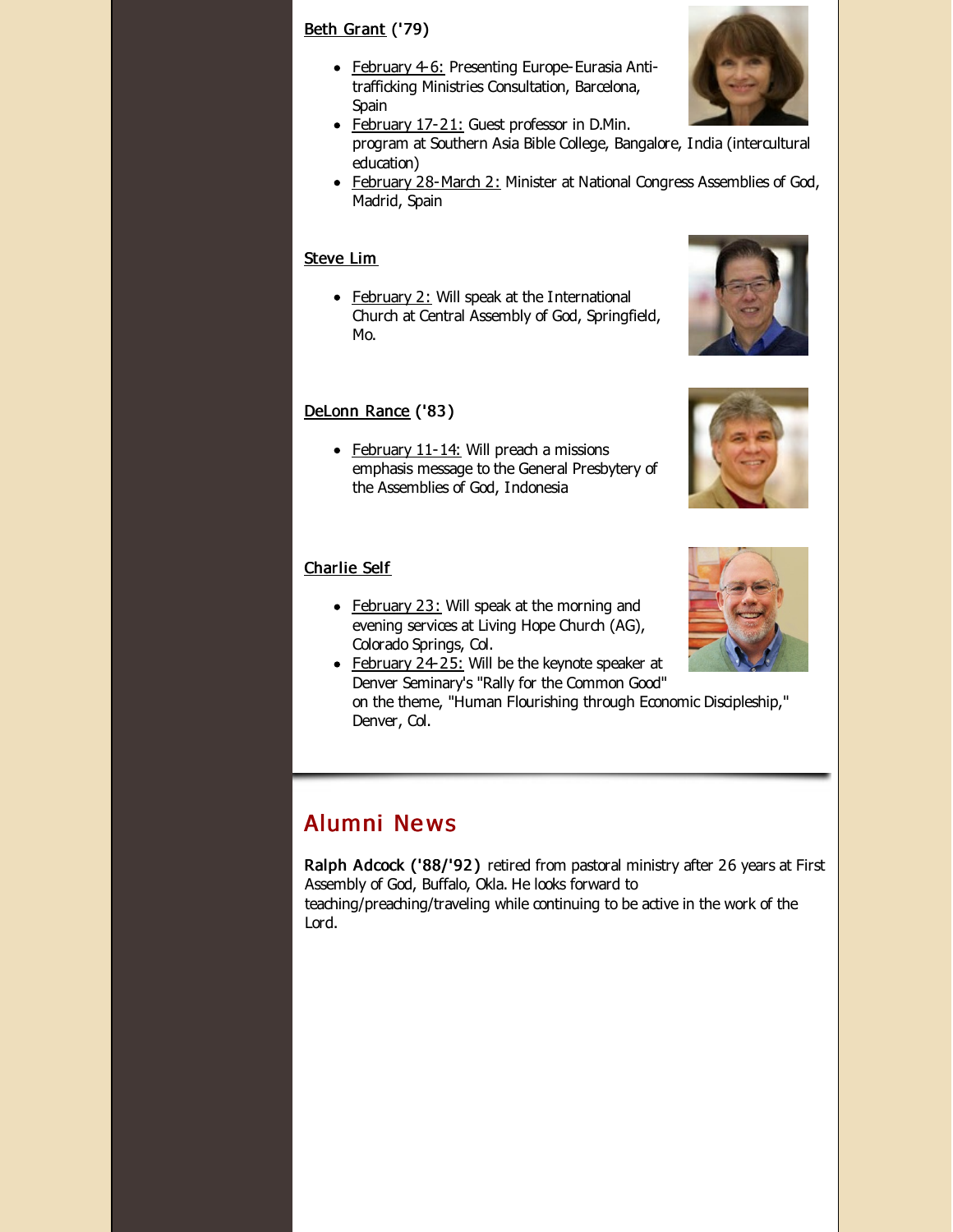

Greg Aikens ('10, above) was recently featured in an artide in the Marietta Daily Journal. [Read](http://r20.rs6.net/tn.jsp?f=001ZIF0GmB-orZbqi0wyA6T0tCkoM9qVLJ7hw1tT4VOt85nFGt4EAMwaBn4Mt8jQTy6Qa6EHNj4qoyIPL2nxNaT43Ys9lD7LZts_26rlTArCVVCGZauoALnDJma76_PeBhgiMiiOxGUWRO98bwC_UF6AkayhihxQV0BVJp93blDOkkdKQsWSWyp2mbc_bUJcc2eSKI2qycZj503vg6KGr4-go2dm5rszDlRxZhDZakKWJnZQCZcL5r_H4ARHvLi16uq4-ypuPtCCkS560Elb317WrOGh5wlUbpg3Tsarub-LGsk5sSX18U_DQ==&c=&ch=) it!



Seattle Times featured AGTS alum Verlon Fosner ('10, above): ["Community](http://r20.rs6.net/tn.jsp?f=001ZIF0GmB-orZbqi0wyA6T0tCkoM9qVLJ7hw1tT4VOt85nFGt4EAMwaBn4Mt8jQTy6yTrcTu9MtwGPEjJyMUaSvq0g_aINQDAI6QCMFrvvO6Hs5Wi9kPUUZO2G3jd6wBe12FQtJ40J-m7vba32S-GSF4QHJLQqM1dM_ZYeUQa7M-kjTKZPhkmstjKkqTfAark9EvfXkcl9ioob2o-XJLnygaL6zaKDhAG2TMuqpPv1j-aub6DB90zaLQ==&c=&ch=) Dinners church nourishes bodies, souls"

# **Upcoming Events**

| Feb. 6-7 | Horton Lectures, Del Tarr (AGTS president 1990-1999) |
|----------|------------------------------------------------------|
|          | Feb. 10-11 Prayerathon                               |

Summer Institute for Islamic Studies